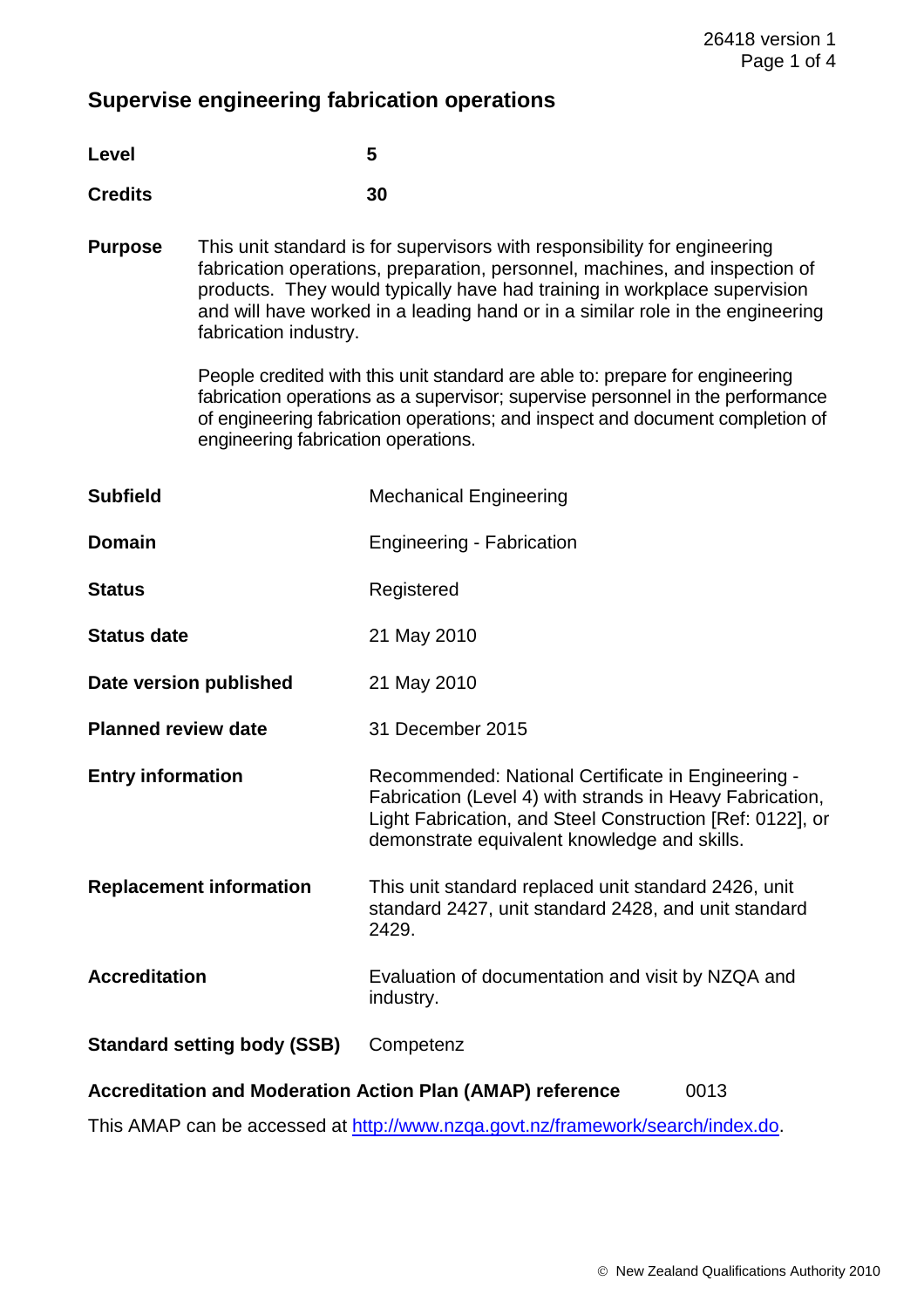#### **Special notes**

1 References

 Health and Safety in Employment Act 1992. Accident Compensation Corporation and Department of Labour. *Metal Industry Guidelines for Safe Work*. Wellington: ACC. Latest edition available at: http://www.acc.co.nz.

2 Definitions

*Fabrication operations* – may typically involve laying out and marking off, cutting, forming and shaping, assembly, joining, and installation of structural steel. *Job* – production of an engineering fabrication in accordance with a job specification, requires time and planning to complete, and for which time and resources are tracked.

*Job specifications* – instructions relevant to the safe completion of the specific task, such as technical specifications, assembly instructions, drawings, parts lists, standards, codes of practice, test and commissioning procedures, and verbal instructions.  *Safety guidelines* – guidelines for the safe operation of machinery and tools, such as those listed in the references, as well as guidelines for specific machines in workshops.  *Worksite procedures* – operational procedures put in place by the candidate's employer. These include site safety procedures, equipment operating procedures, job procedures, quality assurance, and procedures for the handling and disposal of materials and waste.

3 Assessment

 For assessment purposes, competence should be established on at least three jobs, involving at least three operations. A job may be part of a larger project.

## **Elements and performance criteria**

### **Element 1**

Prepare for engineering fabrication operations as a supervisor.

### **Performance criteria**

- 1.1 Job requirements, job specifications, and drawings are assembled, analysed, and confirmed or modified in accordance with worksite procedures.
- 1.2 Details of engineering fabrication are planned in accordance with worksite procedures.
	- Range details may include but are not limited to pattern developments; materials; resources; personnel; timing; availability of tools and machines; machine setting; finishing; operator training; certifications; availability of Computer Numerical Control programs; sequencing and optimisation of fabrication processes; lifting equipment; manufacture of jigs and templates; product storage.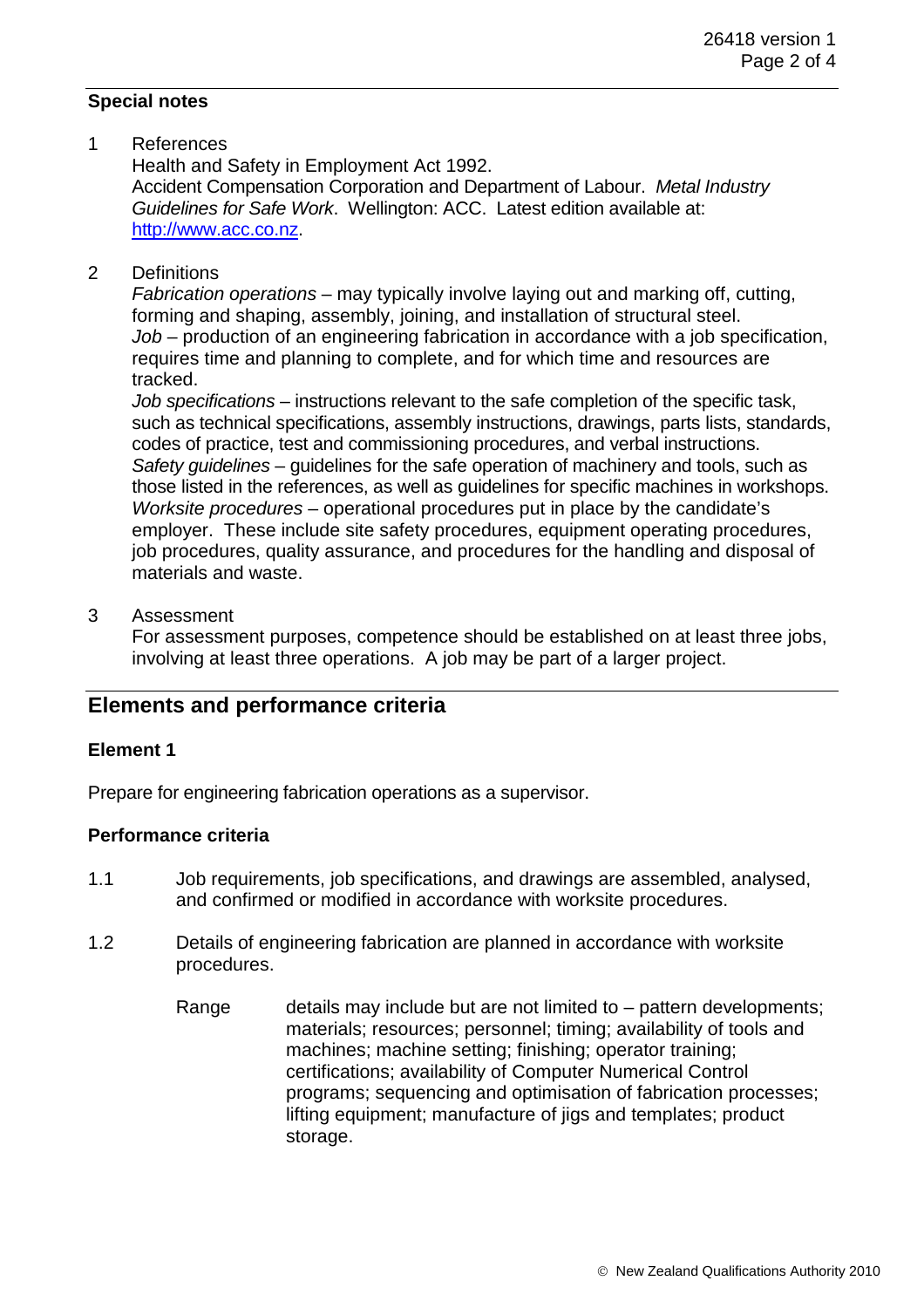- 1.3 Potential hazards are identified and their management planned in accordance with worksite procedures and safety guidelines.
- 1.4 Inspection procedures are established in accordance with job specifications and worksite procedures.
- 1.5 Details of the engineering fabrication operations required to complete the job are communicated to others in accordance with worksite procedures.

#### **Element 2**

Supervise personnel in the performance of engineering fabrication operations.

#### **Performance criteria**

- 2.1 Personnel is instructed and supervised to ensure that worksite procedures and safety guidelines are followed.
- 2.2 Supervision of personnel ensures that fabrications are produced to the required standard and on time in accordance with job specifications.
- 2.3 Feedback is provided to personnel where problems are identified and adjustments required.

#### **Element 3**

Inspect and document completion of engineering fabrication operations.

#### **Performance criteria**

- 3.1 Engineering fabrications are inspected for compliance with job specifications, and arrangements are made for corrections or re-fabrication, if required, in accordance with worksite procedures.
- 3.2 Completion of engineering fabrication operations are documented and communicated to relevant parties in accordance with worksite procedures.

#### **Please note**

Providers must be accredited by NZQA, or an inter-institutional body with delegated authority for quality assurance, before they can report credits from assessment against unit standards or deliver courses of study leading to that assessment.

Industry Training Organisations must be accredited by NZQA before they can register credits from assessment against unit standards.

Accredited providers and Industry Training Organisations assessing against unit standards must engage with the moderation system that applies to those standards.